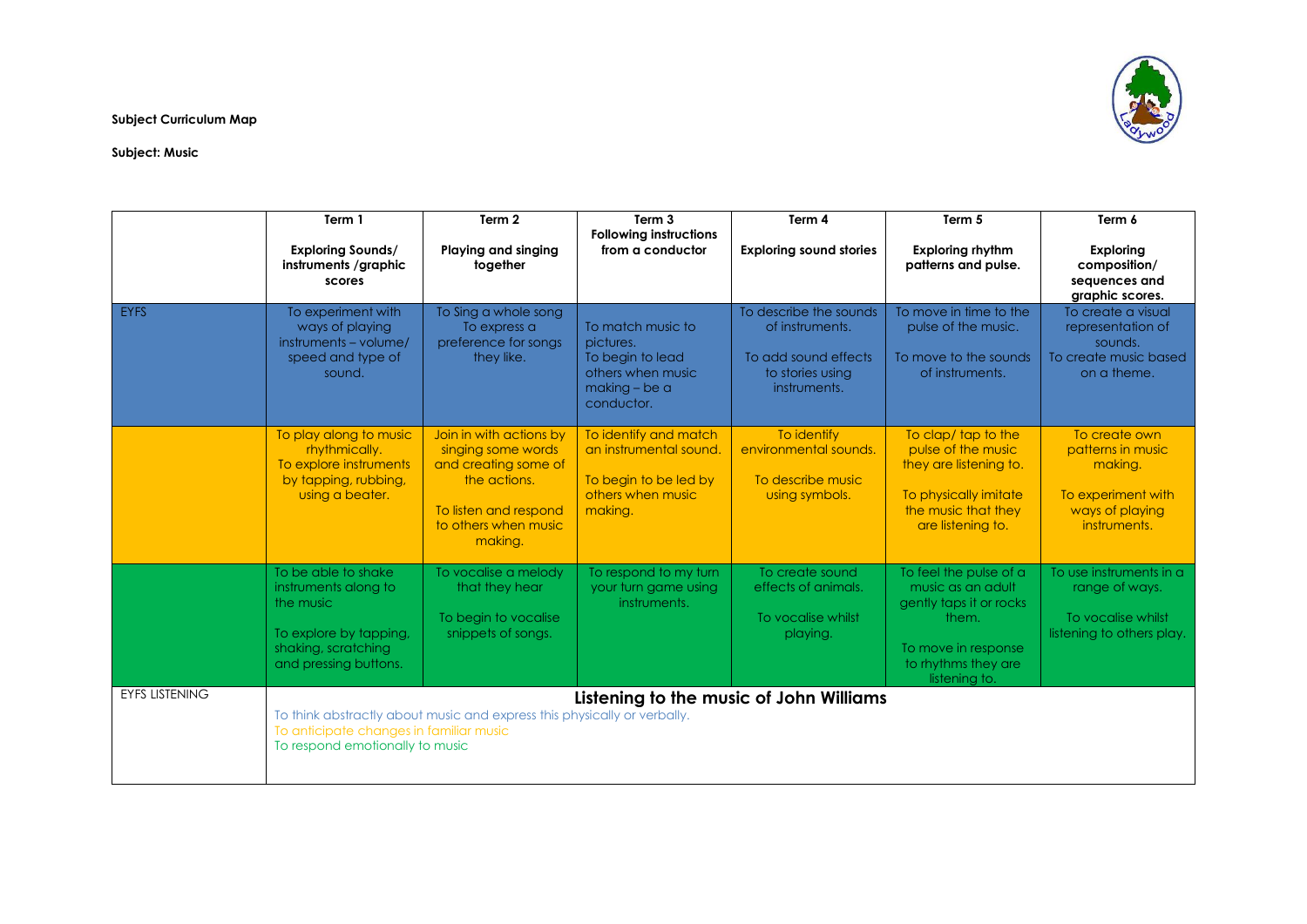| Yeari | To use a growing<br>musical vocabulary of<br>words, signs or symbols<br>to describe what they<br>play and hear e.g.<br>fast, slow, high, low.<br>To ame instruments<br>and know how to play<br>them $-$ e.g tap/blow/<br>scrape.<br>To play instruments<br>with control.<br>To identify and match<br>an instrumental sound.<br>eg hear a shaker and<br>indicate that they<br>understand it is a<br>shaker.<br>To play sound-<br>matching games e.g<br>guess what instrument<br>they can hear<br>To listen to a familiar<br>instrument played<br>behind a screen and<br>match the correct<br>instrument on a table | To recreate pitch<br>matches, ie<br>reproduces with his or<br>her voice the pitch of<br>a tone sung by<br>another.<br>To be able to sing the<br>melodic shape<br>(moving melody, eg<br>up and down, down &<br>up) of familiar songs.<br>To sing entire songs.<br>To sing solo.<br>To respond to other<br>pupils in music<br>sessions.<br>To repeat phrases of<br>songs.<br>To sing an entire song<br>To create sounds in<br>vocal sound games.<br>To take part in simple<br>musical performances.<br>They join in and take<br>turns in songs and play | To respond to prompts<br>to play faster, slower,<br>louder, softer.<br>To know how to play<br>an instrument soft or<br>hard<br>To know and<br>understand what fast<br>and slow means when<br>playing<br>To know and<br>understand how to<br>play an instrument<br>loud or quiet<br>To respond to<br>conductor signalling<br>stop and start.<br>To play loud or quiet.<br>To play quick or slow.<br>To be able to play<br>loudly, quietly, quickly<br>and slowly when<br>shown a symbol.<br>To lead or is led by<br>other children in their<br>music making, ie<br>being a conductor | To create music based<br>on a theme<br>To find and record<br>sounds using<br>recording devices.<br>To choose instruments<br>to represent a<br>character or an<br>object<br>To explore the range<br>of effects that can be<br>made by an<br>instrument or sound<br>maker<br>To show control in<br>holding and playing<br>instruments, eg use a<br>guiro by holding the<br>guiro in one hand and<br>scraping it using the<br>other hand with a<br>beater. | To keep a steady beat<br>when playing.<br>To tap rhythms to<br>accompany words,<br>eg tapping the<br>syllables of name<br>To create rhythms<br>using instruments and<br>body percussion.<br>To clap or tap to the<br>pulse of the music he<br>or she is listening to.<br>To clap or tap to the<br>pulse of the song he or<br>she is singing<br>To add sound effects<br>to stories using<br>instruments<br>To describe the sound<br>of instruments eg<br>scratchy sound, soft<br>sound. | To make simple<br>compositions e.g. by<br>choosing symbols or<br>picture cue cards,<br>ordering them from<br>left to right, or making<br>patterns of sounds<br>using computer<br>software.<br>To follow simple<br>graphic scores with<br>symbols or pictures<br>and play simple<br>patterns or sequences<br>of music.<br>To be able to play<br>groups of sounds<br>indicated by a simple<br>picture or a symbol<br>based score.<br>To create own<br>patterns in music<br>making. |
|-------|-------------------------------------------------------------------------------------------------------------------------------------------------------------------------------------------------------------------------------------------------------------------------------------------------------------------------------------------------------------------------------------------------------------------------------------------------------------------------------------------------------------------------------------------------------------------------------------------------------------------|-------------------------------------------------------------------------------------------------------------------------------------------------------------------------------------------------------------------------------------------------------------------------------------------------------------------------------------------------------------------------------------------------------------------------------------------------------------------------------------------------------------------------------------------------------|-------------------------------------------------------------------------------------------------------------------------------------------------------------------------------------------------------------------------------------------------------------------------------------------------------------------------------------------------------------------------------------------------------------------------------------------------------------------------------------------------------------------------------------------------------------------------------------|---------------------------------------------------------------------------------------------------------------------------------------------------------------------------------------------------------------------------------------------------------------------------------------------------------------------------------------------------------------------------------------------------------------------------------------------------------|----------------------------------------------------------------------------------------------------------------------------------------------------------------------------------------------------------------------------------------------------------------------------------------------------------------------------------------------------------------------------------------------------------------------------------------------------------------------------------------|----------------------------------------------------------------------------------------------------------------------------------------------------------------------------------------------------------------------------------------------------------------------------------------------------------------------------------------------------------------------------------------------------------------------------------------------------------------------------------|
|       | To pick out a specific<br>musical instrument<br>when asked e.g. drum<br>or triangle                                                                                                                                                                                                                                                                                                                                                                                                                                                                                                                               | instruments with<br>others.<br>To begin to play, sing<br>and move expressively<br>in response to the<br>music or the meanings<br>of words in a song.                                                                                                                                                                                                                                                                                                                                                                                                  | To play an instrument<br>when prompted by a<br>cue card.                                                                                                                                                                                                                                                                                                                                                                                                                                                                                                                            | To play loudly and<br>quietly and slowly in<br>imitation.<br>To begin to categorise<br>percussion instruments<br>by how they can be<br>played, e.g. striking or<br>shaking.                                                                                                                                                                                                                                                                             | To copy simple<br>rhythms and musical<br>patterns or phrases.                                                                                                                                                                                                                                                                                                                                                                                                                          |                                                                                                                                                                                                                                                                                                                                                                                                                                                                                  |
|       |                                                                                                                                                                                                                                                                                                                                                                                                                                                                                                                                                                                                                   |                                                                                                                                                                                                                                                                                                                                                                                                                                                                                                                                                       |                                                                                                                                                                                                                                                                                                                                                                                                                                                                                                                                                                                     |                                                                                                                                                                                                                                                                                                                                                                                                                                                         |                                                                                                                                                                                                                                                                                                                                                                                                                                                                                        |                                                                                                                                                                                                                                                                                                                                                                                                                                                                                  |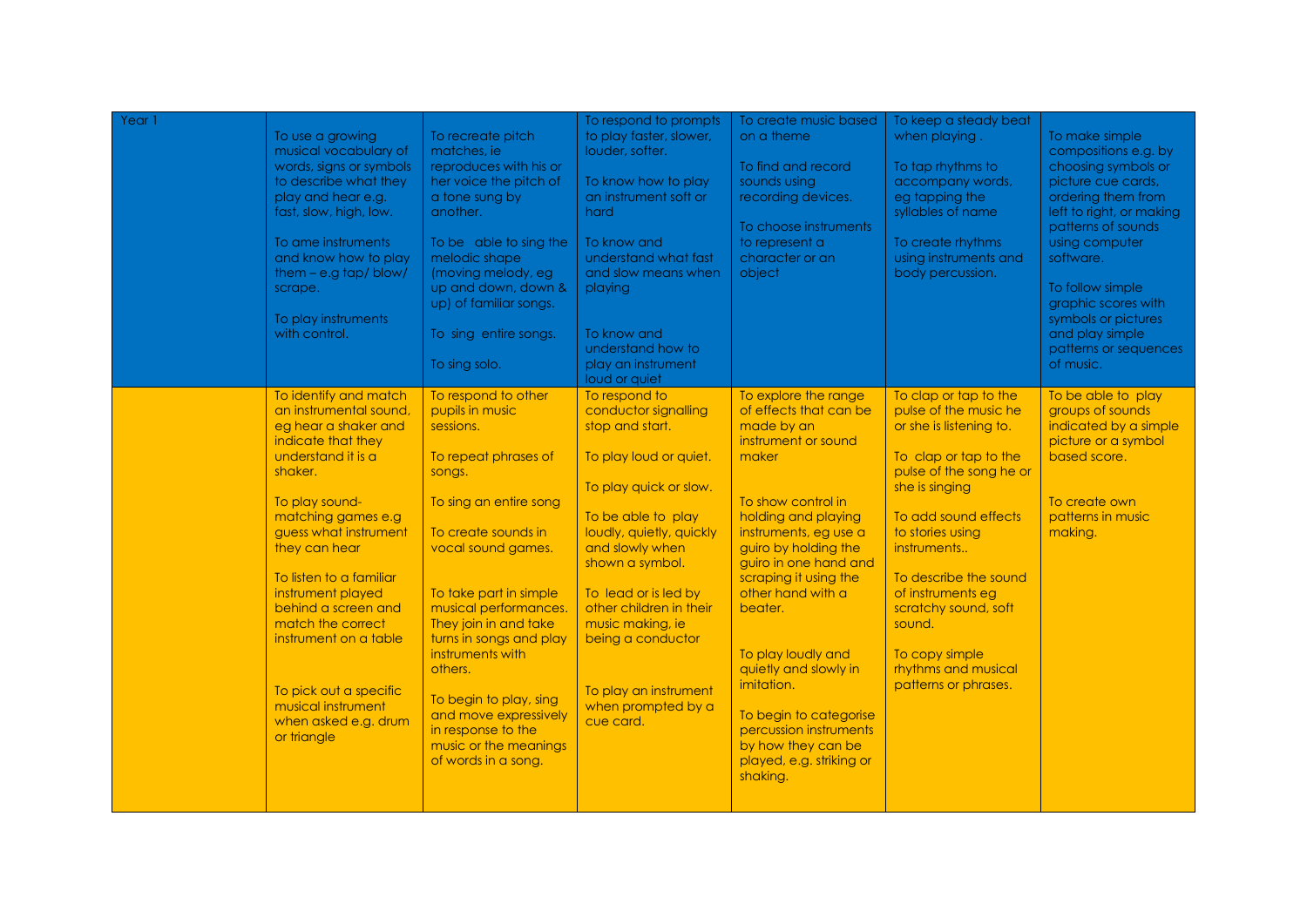|                  | To explore instruments<br>that they can tap or<br>shake.<br>To listen and responds<br>to others in pair/group<br>music making.<br>To respond to changes<br>in music such as<br>loud/quiet, (dynamics)                                                                                                                                                                                                                                                                                      | To turn head towards<br>sounds played by<br>others                                                                                                                                                                                                                  | To be able to stop<br>when shown a symbol                                                                                                                                                                                                                                                | To investigate new<br>instruments                                                                                                                                                                                                                                                                                                   | To express musical<br>preferences; including<br>song                                                                                                                                                                                                                                     | To be aware of cause<br>and effect in familiar<br>events e.g. what                                                                                                                                                                                                                                 |  |
|------------------|--------------------------------------------------------------------------------------------------------------------------------------------------------------------------------------------------------------------------------------------------------------------------------------------------------------------------------------------------------------------------------------------------------------------------------------------------------------------------------------------|---------------------------------------------------------------------------------------------------------------------------------------------------------------------------------------------------------------------------------------------------------------------|------------------------------------------------------------------------------------------------------------------------------------------------------------------------------------------------------------------------------------------------------------------------------------------|-------------------------------------------------------------------------------------------------------------------------------------------------------------------------------------------------------------------------------------------------------------------------------------------------------------------------------------|------------------------------------------------------------------------------------------------------------------------------------------------------------------------------------------------------------------------------------------------------------------------------------------|----------------------------------------------------------------------------------------------------------------------------------------------------------------------------------------------------------------------------------------------------------------------------------------------------|--|
|                  | To watch others play<br>To vocalise whilst<br>listening to familiar<br>music, eg join in with<br>the music they are<br>listening to<br>To use single words,<br>gestures, signs, objects,<br>pictures or symbols to<br>communicate about<br>familiar musical<br>activities or name<br>familiar instruments.<br>To use instruments in a<br>range of ways, eg<br>tapping, rubbing,<br>sweeping, uses either<br>ends of beaters, strikes<br>instruments both<br>vertically and<br>horizontally | to music<br>To anticipate changes<br>in familiar music e.g.<br>recognises and<br>remembers when<br>music is going to get<br>louder, quieter or stop.<br>To make utterances<br>and vocalise snippets<br>of songs.<br>To anticipate & sing<br>certain words in songs. | To respond to "my<br>turn, your turn" games<br>To imitate the melodic<br>shape of an adult's<br>voice.<br>To join in with action<br>songs by singing some<br>words and creating<br>some or all action<br>To hold small<br>instruments in each<br>hand and bring them<br>together to tap. | instruments<br>To Vocalise whilst<br>playing with<br>instruments, including<br>long non-syllabic<br>sounds and syllable<br>sounds.<br>To enjoy being<br>tapped gently to the<br>pulse of music (live or<br>recorded).<br>To enjoy being moved<br>gently to the pulse of<br>music (live or<br>recorded) eg being<br>rocked, bounced. | emotionally to music<br>To indicate what<br>songs and music he or<br>she would like to hear<br>To create sound<br>effects<br>To hold a beater in<br>each hand and tap<br>them eg taps the<br>beaters on drums.<br>chime bars<br>To play instruments<br>rhythmically and<br>repetitively. | are shaken banged,<br>scraped or blown<br>To be confident in<br>participating in music<br>lessons<br>To enjoy moving to<br>music as they play or<br>listen to others.<br>To move in response<br>to rhythms heard<br>played on instruments<br>To begin to take turns<br>when playing<br>instruments |  |
| YEAR 1 LISTENING | LISTENING TO THE MUSIC OF BERNSTEIN<br>To listen to music and can describe music in simple terms<br>To listen to, and imitate, distinctive sounds played on a particular instrument.<br>To use single words, gestures, signs, objects, pictures or symbols to communicate about the music that they are listening to.                                                                                                                                                                      |                                                                                                                                                                                                                                                                     |                                                                                                                                                                                                                                                                                          |                                                                                                                                                                                                                                                                                                                                     |                                                                                                                                                                                                                                                                                          |                                                                                                                                                                                                                                                                                                    |  |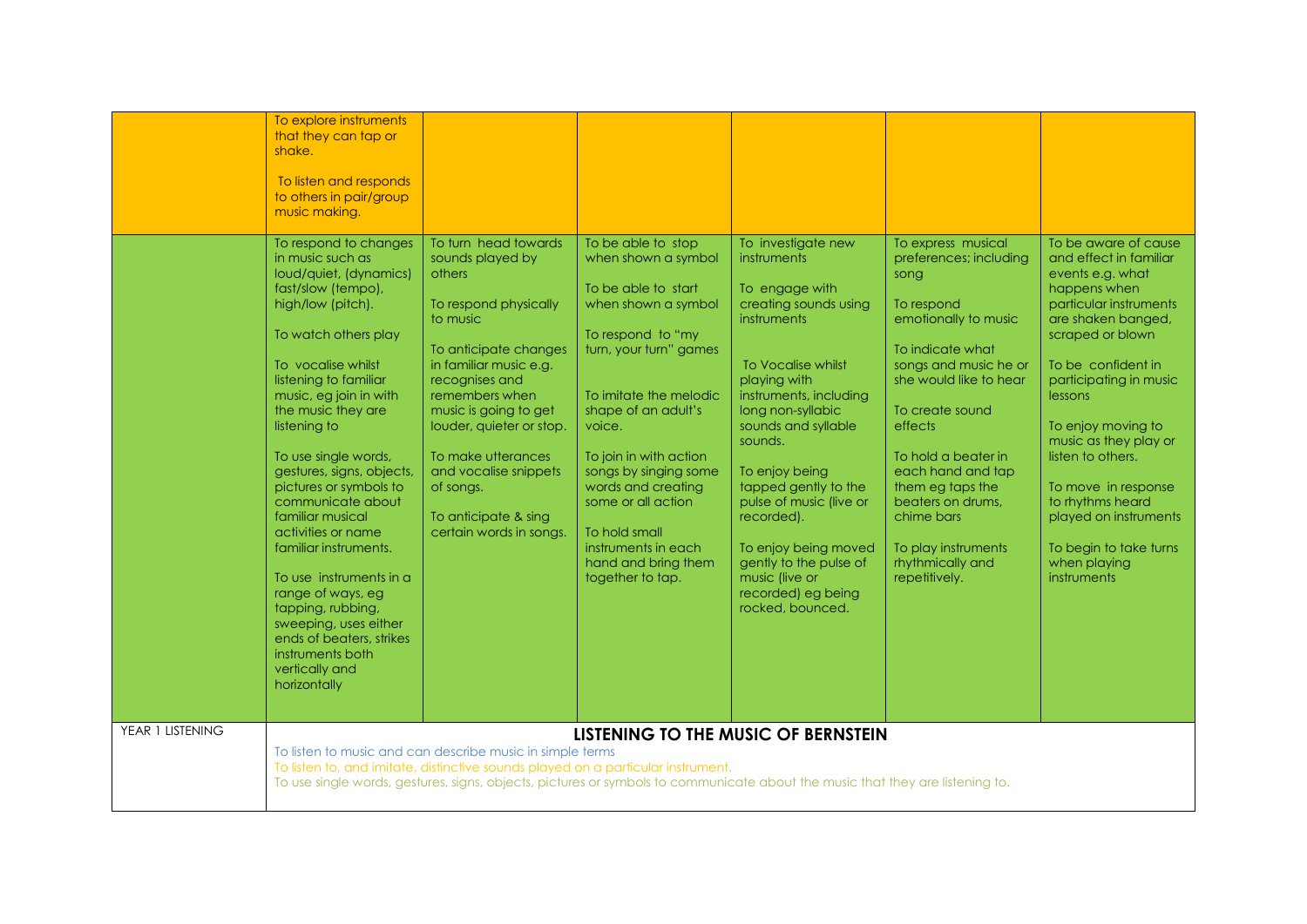| Year 2 | To ue a growing<br>musical vocabulary of<br>words, signs or symbols<br>to describe what they<br>play and hear e.g.<br>fast, slow, high, low.<br>To name instruments<br>and know how to play<br>them $-$ e.g tap/blow/<br>scrape<br>To play instruments<br>with control.                                                                                                                                                      | To recreate pitch<br>matches, ie<br>reproduces with his or<br>her voice the pitch of<br>a tone sung by<br>another.<br>To be able to sing the<br>melodic shape<br>(moving melody, eg<br>up and down, down &<br>up) of familiar songs.<br>To sing entire songs.<br>To sing solo.                                                                                       | To respond to<br>prompts to play faster,<br>slower, louder, and<br>softer.<br>To know how to play<br>an instrument soft or<br>hard<br>To know and<br>understand what fast<br>and slow means when<br>playing<br>To know and<br>understand how to<br>play an instrument<br>loud or quiet                                                                       | To creates music<br>based on a theme<br>To fnd and record<br>sounds using<br>recording devices.<br>To choose instruments<br>to represent a<br>character or an<br>object                                                                                                                                                                                                                        | To keep a steady beat<br>when playing.<br>To tap rhythms to<br>accompany words,<br>eg tapping the<br>syllables of name<br>To create rhythms<br>using instruments and<br>body percussion.                                                                                                                                                                    | To make simple<br>compositions e.g. by<br>choosing symbols or<br>picture cue cards,<br>ordering them from<br>left to right, or making<br>patterns of sounds<br>using computer<br>software.<br>To follow simple<br>graphic scores with<br>symbols or pictures<br>and play simple<br>patterns or sequences<br>of music. |
|--------|------------------------------------------------------------------------------------------------------------------------------------------------------------------------------------------------------------------------------------------------------------------------------------------------------------------------------------------------------------------------------------------------------------------------------|----------------------------------------------------------------------------------------------------------------------------------------------------------------------------------------------------------------------------------------------------------------------------------------------------------------------------------------------------------------------|--------------------------------------------------------------------------------------------------------------------------------------------------------------------------------------------------------------------------------------------------------------------------------------------------------------------------------------------------------------|------------------------------------------------------------------------------------------------------------------------------------------------------------------------------------------------------------------------------------------------------------------------------------------------------------------------------------------------------------------------------------------------|-------------------------------------------------------------------------------------------------------------------------------------------------------------------------------------------------------------------------------------------------------------------------------------------------------------------------------------------------------------|-----------------------------------------------------------------------------------------------------------------------------------------------------------------------------------------------------------------------------------------------------------------------------------------------------------------------|
|        | To identify and match<br>an instrumental sound.<br>eg hear a shaker and<br>indicate that they<br>understand it is a<br>shaker.<br>To play sound-<br>matching games e.g<br>guess what instrument<br>they can hear<br>To listen to a familiar<br>instrument played<br>behind a screen and<br>match the correct<br>instrument on a table<br>To pick out a specific<br>musical instrument<br>when asked e.g. drum<br>or triangle | To repeat phrases of<br>songs.<br>To sing an entire song<br>To create sounds in<br>vocal sound games.<br>To take part in simple<br>musical performances.<br>They join in and take<br>turns in songs and play<br>instruments with<br>others.<br>To begin to play, sing<br>and move expressively<br>in response to the<br>music or the meanings<br>of words in a song. | To respond to<br>conductor signalling<br>stop and start.<br>To play loud or quiet.<br>To play quick or slow.<br>To be able to play<br>loudly, quietly, quickly<br>and slowly when<br>shown a symbol.<br>To lead or is led by<br>other children in their<br>music making, ie<br>being a conductor<br>To play an instrument<br>when prompted by a<br>cue card. | To create music based<br>on a theme<br>To find and record<br>sounds using<br>recording devices.<br>To choose instruments<br>to represent a<br>character or an<br>object<br>To explore the range<br>of effects that can be<br>made by an<br>instrument or sound<br>maker<br>To show control in<br>holding and playing<br>instruments, eg use a<br>guiro by holding the<br>guiro in one hand and | To clap or tap to the<br>pulse of the music he<br>or she is listening to.<br>To clap or tap to the<br>pulse of the song he or<br>she is singing<br>To add sound effects<br>to stories using<br>instruments<br>To describe the sound<br>of instruments eg<br>scratchy sound, soft<br>sound.<br>To copy simple<br>rhythms and musical<br>patterns or phrases. | To be able to play<br>groups of sounds<br>indicated by a simple<br>picture or a symbol<br>based score.<br>To create own<br>patterns in music<br>making.                                                                                                                                                               |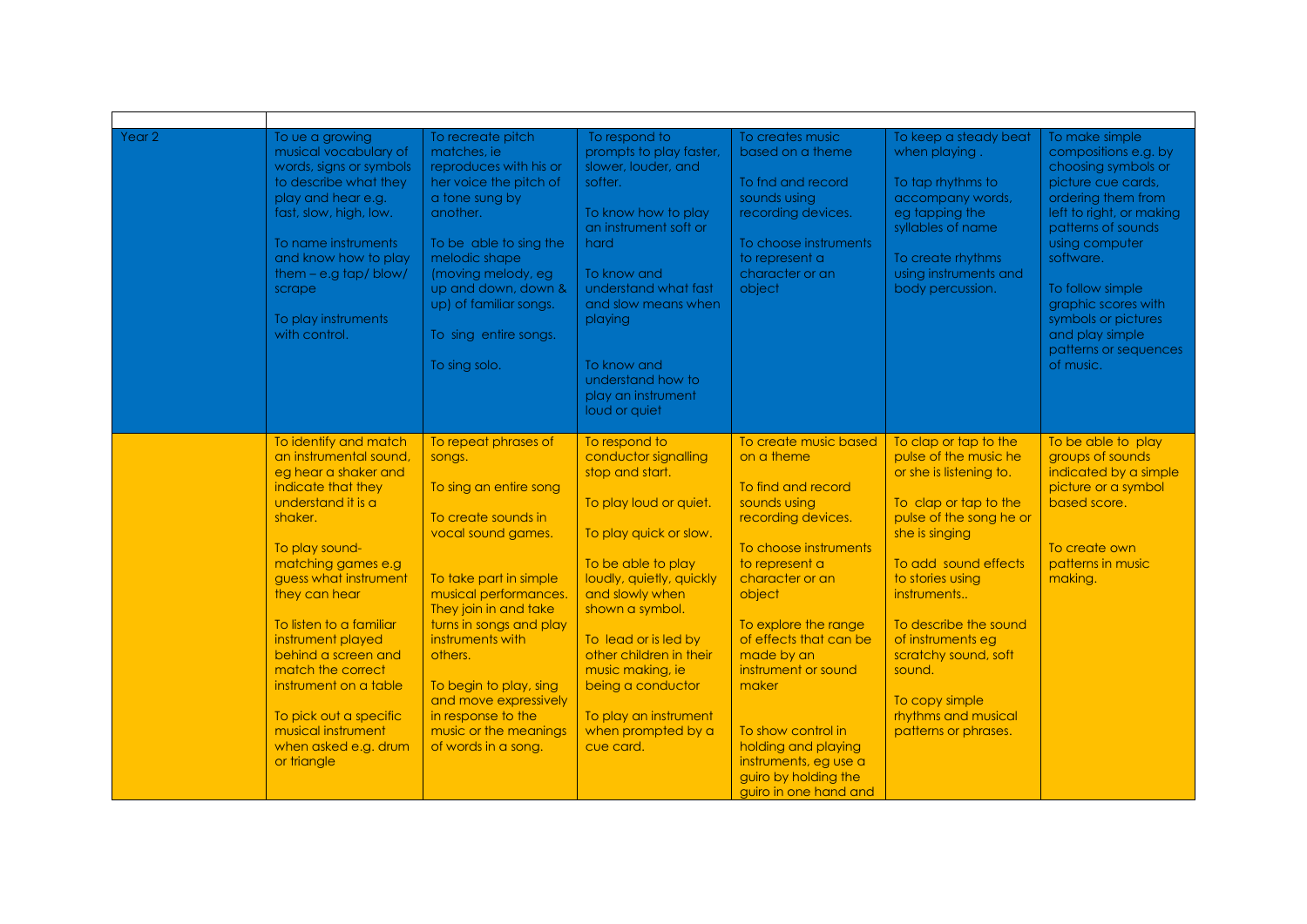| To explore instruments                 |                                   |                        | scraping it using the                |                                    |                                              |
|----------------------------------------|-----------------------------------|------------------------|--------------------------------------|------------------------------------|----------------------------------------------|
| that they can tap or                   |                                   |                        | other hand with a                    |                                    |                                              |
| shake.                                 |                                   |                        | beater.                              |                                    |                                              |
| To listen and respond                  |                                   |                        |                                      |                                    |                                              |
| to others in pair/group                |                                   |                        | To play loudly and                   |                                    |                                              |
| music making.                          |                                   |                        | quietly and slowly in                |                                    |                                              |
|                                        |                                   |                        | imitation.                           |                                    |                                              |
|                                        |                                   |                        |                                      |                                    |                                              |
|                                        |                                   |                        | To begin to categorise               |                                    |                                              |
|                                        |                                   |                        | percussion instruments               |                                    |                                              |
|                                        |                                   |                        | by how they can be                   |                                    |                                              |
|                                        |                                   |                        | played, e.g. striking or             |                                    |                                              |
|                                        |                                   |                        | shaking.                             |                                    |                                              |
| To respond to changes                  | To turn head towards              | To be able to stop     | To investigate new                   | To express musical                 | To be aware of cause                         |
| in music such as                       | sounds played by                  | when shown a symbol    | instruments                          | preferences; including             | and effect in familiar                       |
| loud/quiet, (dynamics)                 | others                            |                        |                                      | song                               | events e.g. what                             |
| fast/slow (tempo),                     |                                   | To be able to start    | To engage with                       |                                    | happens when                                 |
| high/low (pitch).                      | To respond physically<br>to music | when shown a symbol    | creating sounds using<br>instruments | To respond<br>emotionally to music | particular instruments<br>are shaken banged, |
| To watch others play                   |                                   | To respond to "my      |                                      |                                    | scraped or blown                             |
|                                        | To anticipate changes             | turn, your turn" games |                                      | To indicate what                   |                                              |
| To vocalise whilst                     | in familiar music e.g.            |                        | To Vocalise whilst                   | songs and music he or              | To be confident in                           |
| listening to familiar                  | recognises and                    |                        | playing with                         | she would like to hear             | participating in music                       |
| music, eg join in with                 | remembers when                    | To imitate the melodic | instruments, including               |                                    | lessons                                      |
| the music they are                     | music is going to get             | shape of an adult's    | long non-syllabic                    | To create sound                    |                                              |
| listening to                           | louder, quieter or stop.          | voice.                 | sounds and syllable                  | effects                            | To enjoy moving to                           |
|                                        |                                   |                        | sounds.                              |                                    | music as they play or                        |
| To use single words,                   | To make utterances                | To join in with action |                                      | To hold a beater in                | listen to others.                            |
| gestures, signs, objects,              | and vocalise snippets             | songs by singing some  | To enjoy being                       | each hand and tap                  |                                              |
| pictures or symbols to                 | of songs.                         | words and creating     | tapped gently to the                 | them eg taps the                   | To move in response                          |
| communicate about                      |                                   | some or all action     | pulse of music (live or              | beaters on drums,                  | to rhythms heard                             |
| familiar musical                       | To anticipate & sing              |                        | recorded).                           | chime bars                         | played on instruments                        |
| activities or name                     | certain words in songs.           | To hold small          |                                      |                                    |                                              |
| familiar instruments.                  |                                   | instruments in each    | To enjoy being moved                 | To play instruments                | To begin to take turns                       |
|                                        |                                   | hand and bring them    | gently to the pulse of               | rhythmically and                   | when playing                                 |
| To use instruments in a                |                                   | together to tap.       | music (live or<br>recorded) eg being | repetitively.                      | instruments                                  |
| range of ways, eg<br>tapping, rubbing, |                                   |                        | rocked, bounced.                     |                                    |                                              |
| sweeping, uses either                  |                                   |                        |                                      |                                    |                                              |
| ends of beaters, strikes               |                                   |                        |                                      |                                    |                                              |
| instruments both                       |                                   |                        |                                      |                                    |                                              |
| vertically and                         |                                   |                        |                                      |                                    |                                              |
| horizontally                           |                                   |                        |                                      |                                    |                                              |
|                                        |                                   |                        |                                      |                                    |                                              |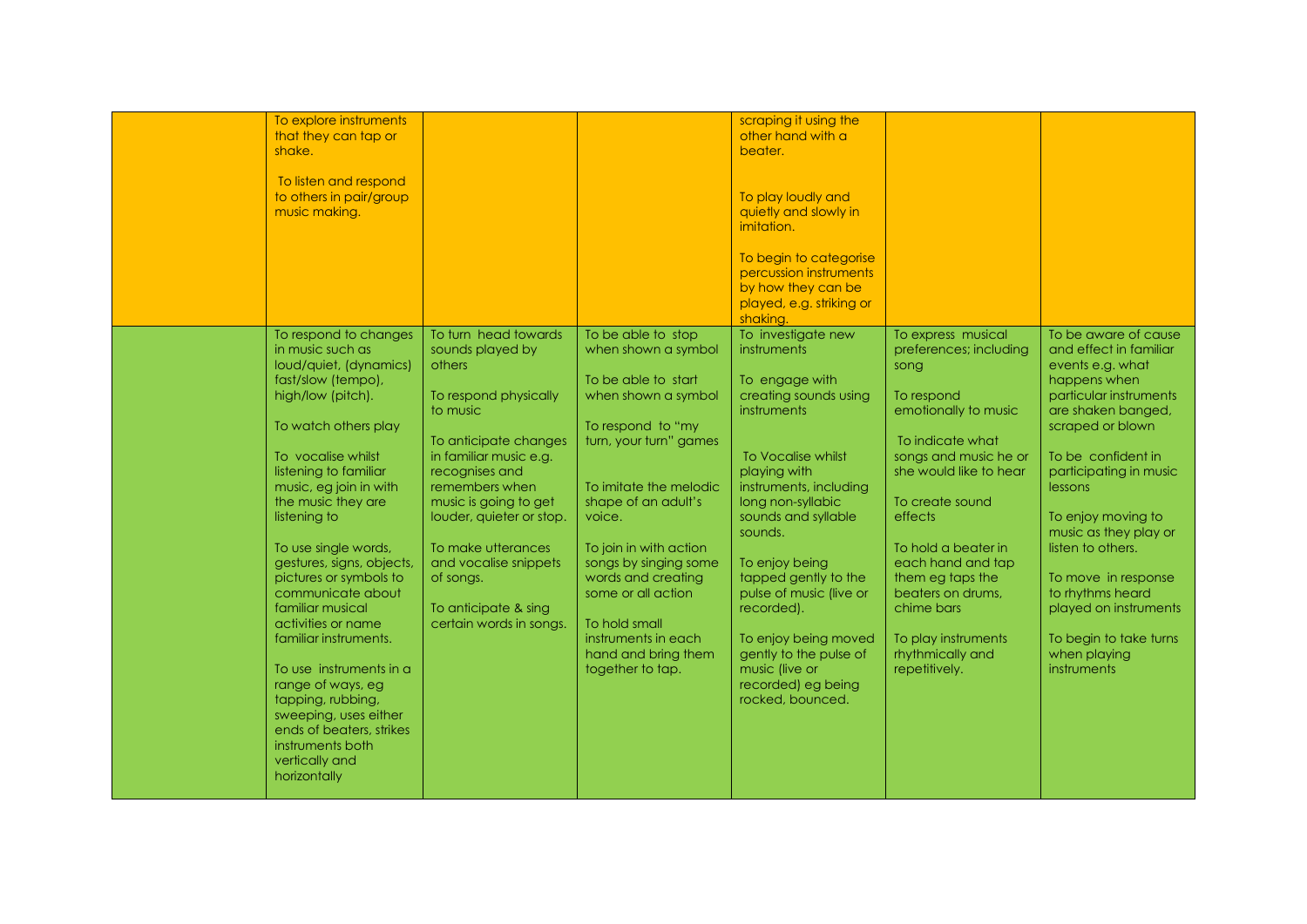| YEAR 2 LISTENING  | LISTENING TO THE MUSIC OF DEBUSSY<br>To listen to music and can describe music in simple terms<br>To listen to, and imitate, distinctive sounds played on a particular instrument.<br>To use single words, gestures, signs, objects, pictures or symbols to communicate about the music that they are listening to.                                                                                                                               |                                                                                                                                                                                                                                                                                                                                      |                                                                                                                                                                                                                            |                                                                                                                                                                                                                                                                                                                        |                                                                                                                                                                                                                                                                                                                             |                                                                                                                                                                                                                                                                                                                                                                                               |  |  |
|-------------------|---------------------------------------------------------------------------------------------------------------------------------------------------------------------------------------------------------------------------------------------------------------------------------------------------------------------------------------------------------------------------------------------------------------------------------------------------|--------------------------------------------------------------------------------------------------------------------------------------------------------------------------------------------------------------------------------------------------------------------------------------------------------------------------------------|----------------------------------------------------------------------------------------------------------------------------------------------------------------------------------------------------------------------------|------------------------------------------------------------------------------------------------------------------------------------------------------------------------------------------------------------------------------------------------------------------------------------------------------------------------|-----------------------------------------------------------------------------------------------------------------------------------------------------------------------------------------------------------------------------------------------------------------------------------------------------------------------------|-----------------------------------------------------------------------------------------------------------------------------------------------------------------------------------------------------------------------------------------------------------------------------------------------------------------------------------------------------------------------------------------------|--|--|
|                   |                                                                                                                                                                                                                                                                                                                                                                                                                                                   |                                                                                                                                                                                                                                                                                                                                      |                                                                                                                                                                                                                            |                                                                                                                                                                                                                                                                                                                        |                                                                                                                                                                                                                                                                                                                             |                                                                                                                                                                                                                                                                                                                                                                                               |  |  |
| Year <sub>3</sub> | To create sounds with<br>my voice and body<br>To begin to identify<br>different instruments<br>To understand the<br>concept of pitch<br>To recognise high and<br>low notes.<br>To perform high and<br>low notes.<br>To pay loud/ quiet on<br>an instrument<br>To play fast and slow<br>on an instrument<br>To create a simple<br>picture (graphic score)<br>to describe music<br>To perform a piece of<br>music from a picture<br>(graphic score) | To chant a line that<br>they hear spoken.<br>To sing back a melody<br>line.<br>To sing back a section<br>of song from memory.<br>To perform as part of a<br>group.<br>To play in time to the<br>music<br>To listen and respond<br>to other performers.<br>To use their voice<br>expressively to join in<br>with repeated<br>phrases. | Respond to hand<br>signals.<br>To understand what<br>tempo is.<br>To recognise fast and<br>slow music.<br>To play fast and slow<br>music on signal.<br>To understand<br>dynamics - sing / play<br>loud or quiet on signal. | To join in with<br>repeated patterns or<br>phrases.<br>To change voices to<br>represent different<br>characters<br>To understand what<br>timbre is.<br>To choose sounds to<br>represent a character<br>in a story.<br>To say why they have<br>chosen the particular<br>sound.<br>To think of actions to<br>match words | To play a rhythm<br>To say and clap a<br>rhythm<br>To clap in time to<br>music<br>To know what a pulse<br>is.<br>To play a pulse<br>To hear rhythmic<br>patterns<br>To repeat short<br>rhythmic patterns<br>To create a rhythm<br>To clap syllables in<br>words.<br>To think of syllables<br>and clap their own<br>phrases. | To compose as part of<br>a group.<br>To use instruments to<br>create different<br>sounds.<br>To know what a<br>glockenspiel is<br>To know that some<br>notes are low and<br>some are high<br>To experiment with the<br>pentatonic scale by<br>playing: - Only the<br>black notes - Only five<br>keys<br>To create different<br><b>rhythms</b><br>To put rhythms into an<br>order or structure |  |  |
|                   | To use a growing<br>musical vocabulary of<br>words, signs or symbols<br>to describe what they<br>play and hear e.g.<br>fast, slow, high, low.                                                                                                                                                                                                                                                                                                     | To recreate pitch<br>matches, ie<br>reproduces with his or<br>her voice the pitch of<br>a tone sung by<br>another.                                                                                                                                                                                                                   | To respond to prompts<br>to play faster, slower,<br>louder, softer.                                                                                                                                                        | To create music based<br>on a theme<br>To find and record<br>sounds using<br>recording devices.                                                                                                                                                                                                                        | To keep a steady beat<br>when playing.<br>To tap rhythms to<br>accompany words,                                                                                                                                                                                                                                             | To be able to play<br>groups of sounds<br>indicated by a simple<br>picture or a symbol<br>based score.                                                                                                                                                                                                                                                                                        |  |  |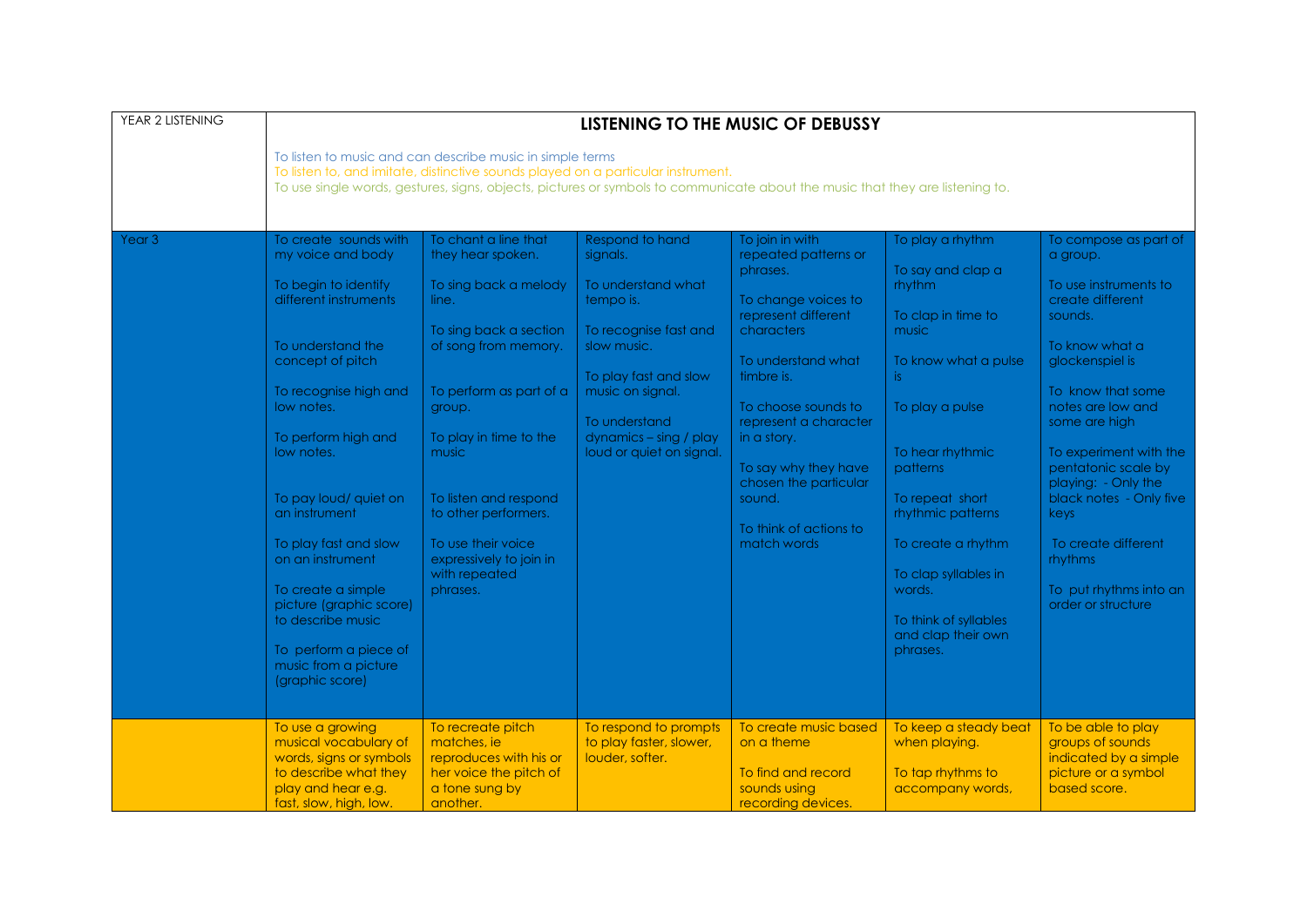| To name instruments<br>and know how to play<br>$them - e.g tap/blow/$<br>scrape<br>To play instruments<br>with control.                                                                                                                                                                                                                                                                                                                                                                                                                                                                                      | To be able to sing the<br>melodic shape<br>(moving melody, eg<br>up and down, down &<br>up) of familiar songs.<br>To sing entire songs.<br>To sing solo.                                                                                                                                                                                           | To know how to play<br>an instrument soft or<br>hard<br>To know and<br>understand what fast<br>and slow means when<br>playing<br>To know and<br>understand how to<br>play an instrument<br>loud or quiet                                                                                                                                                                            | To choose instruments<br>to represent a<br>character or an<br>object                                                                                                                                                                                                                                                                                                                                                       | eg tapping the<br>syllables of name<br>To create rhythms<br>using instruments and<br>body percussion.                                                                                                                                                                                                                                                          | To create own<br>patterns in music<br>making.                                                                                                                                                                                                                                                                                                                                                                      |
|--------------------------------------------------------------------------------------------------------------------------------------------------------------------------------------------------------------------------------------------------------------------------------------------------------------------------------------------------------------------------------------------------------------------------------------------------------------------------------------------------------------------------------------------------------------------------------------------------------------|----------------------------------------------------------------------------------------------------------------------------------------------------------------------------------------------------------------------------------------------------------------------------------------------------------------------------------------------------|-------------------------------------------------------------------------------------------------------------------------------------------------------------------------------------------------------------------------------------------------------------------------------------------------------------------------------------------------------------------------------------|----------------------------------------------------------------------------------------------------------------------------------------------------------------------------------------------------------------------------------------------------------------------------------------------------------------------------------------------------------------------------------------------------------------------------|----------------------------------------------------------------------------------------------------------------------------------------------------------------------------------------------------------------------------------------------------------------------------------------------------------------------------------------------------------------|--------------------------------------------------------------------------------------------------------------------------------------------------------------------------------------------------------------------------------------------------------------------------------------------------------------------------------------------------------------------------------------------------------------------|
| To respond to changes<br>in music such as<br>loud/quiet, (dynamics)<br>fast/slow (tempo),<br>high/low (pitch).<br>To watch others play<br>To vocalise whilst<br>listening to familiar<br>music, eg join in with<br>the music they are<br>listening to<br>To use single words,<br>gestures, signs, objects,<br>pictures or symbols to<br>communicate about<br>familiar musical<br>activities or name<br>familiar instruments.<br>To use instruments in a<br>range of ways, eg<br>tapping, rubbing,<br>sweeping, uses either<br>ends of beaters, strikes<br>instruments both<br>vertically and<br>horizontally | To turn head towards<br>sounds played by<br>others<br>To respond physically<br>to music<br>To anticipate changes<br>in familiar music e.g.<br>recognises and<br>remembers when<br>music is going to get<br>louder, quieter or stop.<br>To make utterances<br>and vocalise snippets<br>of songs.<br>To anticipate & sing<br>certain words in songs. | To be able to stop<br>when shown a symbol<br>To be able to start<br>when shown a symbol<br>To respond to "my<br>turn, your turn" games<br>To imitate the melodic<br>shape of an adult's<br>voice.<br>To join in with action<br>songs by singing some<br>words and creating<br>some or all action<br>To hold small<br>instruments in each<br>hand and bring them<br>together to tap. | To investigate new<br>instruments<br>To engage with<br>creating sounds using<br><i>instruments</i><br>To Vocalise whilst<br>playing with<br>instruments, including<br>long non-syllabic<br>sounds and syllable<br>sounds.<br>To enjoy being<br>tapped gently to the<br>pulse of music (live or<br>recorded).<br>To enjoy being moved<br>gently to the pulse of<br>music (live or<br>recorded) eg being<br>rocked, bounced. | To express musical<br>preferences; including<br>song<br>To respond<br>emotionally to music<br>To indicate what<br>songs and music he or<br>she would like to hear<br>To create sound<br>effects<br>To hold a beater in<br>each hand and tap<br>them eg taps the<br>beaters on drums.<br>chime bars<br>To play instruments<br>rhythmically and<br>repetitively. | To be aware of cause<br>and effect in familiar<br>events e.g. what<br>happens when<br>particular instruments<br>are shaken banged,<br>scraped or blown<br>To be confident in<br>participating in music<br>lessons<br>To enjoy moving to<br>music as they play or<br>listen to others.<br>To move in response<br>to rhythms heard<br>played on instruments<br>To begin to take turns<br>when playing<br>instruments |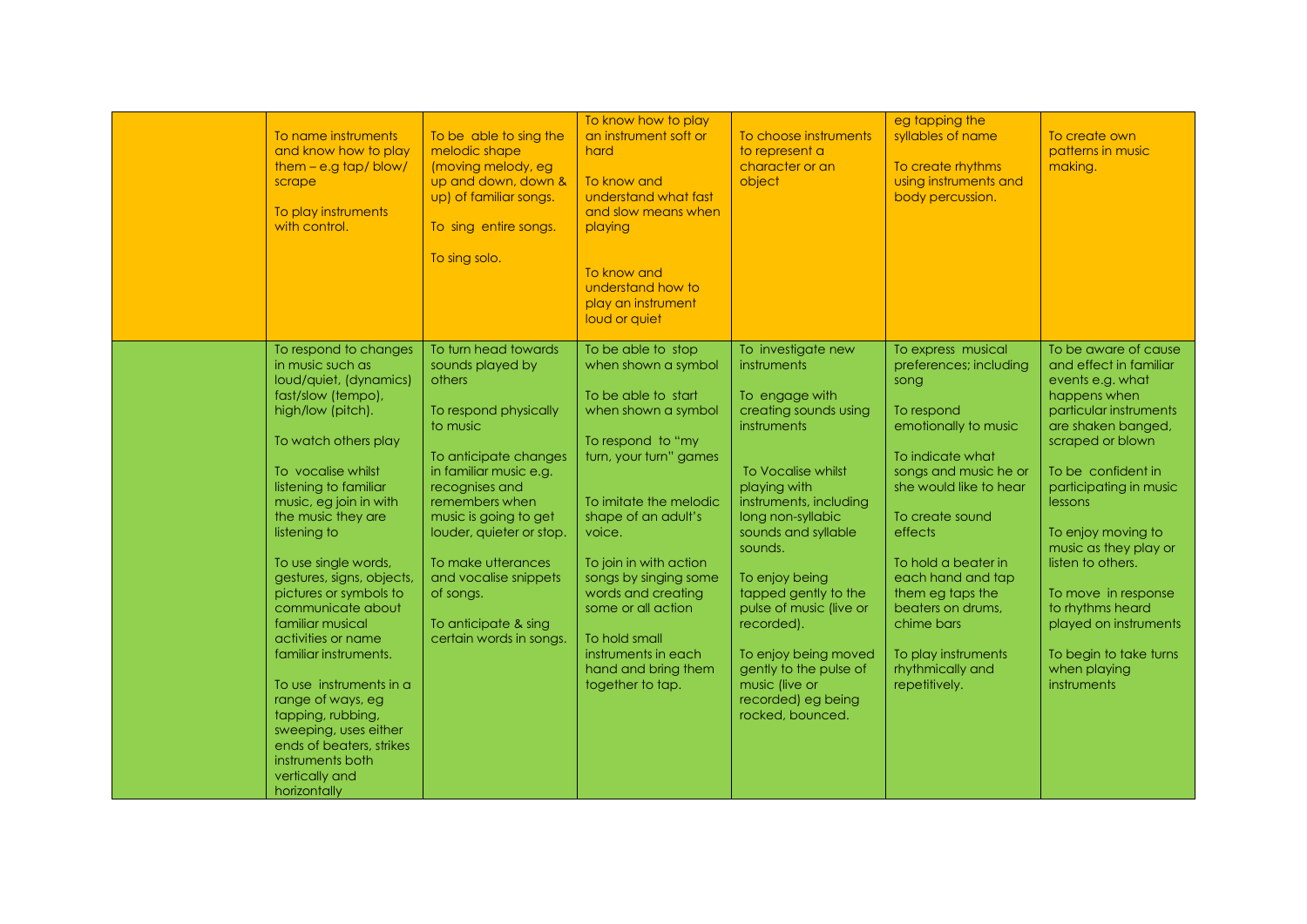| YEAR 3 LISTENING | LISTENING TO THE MUSIC OF TCHAIKOVSKY<br>To listen with concentration and understanding to a range of high-quality live and recorded music<br>To listen to music and can describe music in simple terms<br>To use single words, gestures, signs, objects, pictures or symbols to communicate about the music that they are listening to. |                                                                                                                                                                                                                                                                                                                                                                                                |                                                                                                                                                                                                                                                                                 |                                                                                                                                                                                                                                                                                                                                                                                                                                                                     |                                                                                                                                                                                                                                                                                                                                                                                                  |                                                                                                                                                                                                                                                                                                                        |  |  |
|------------------|------------------------------------------------------------------------------------------------------------------------------------------------------------------------------------------------------------------------------------------------------------------------------------------------------------------------------------------|------------------------------------------------------------------------------------------------------------------------------------------------------------------------------------------------------------------------------------------------------------------------------------------------------------------------------------------------------------------------------------------------|---------------------------------------------------------------------------------------------------------------------------------------------------------------------------------------------------------------------------------------------------------------------------------|---------------------------------------------------------------------------------------------------------------------------------------------------------------------------------------------------------------------------------------------------------------------------------------------------------------------------------------------------------------------------------------------------------------------------------------------------------------------|--------------------------------------------------------------------------------------------------------------------------------------------------------------------------------------------------------------------------------------------------------------------------------------------------------------------------------------------------------------------------------------------------|------------------------------------------------------------------------------------------------------------------------------------------------------------------------------------------------------------------------------------------------------------------------------------------------------------------------|--|--|
| Year 4           | To recognise<br>differences in<br>dynamics<br>To recognise different<br>instruments and begin<br>to name them<br>To understand what<br>texture is.<br>To use appropriate<br>musical vocabulary<br>To know what a<br>graphic score is<br>To know the structure<br>of a piece of music                                                     | To use their voice to<br>create sound<br>To offer ideas and<br>suggestions for making<br>sounds<br>create atmosphere by<br>using dynamics<br>To know what 'call<br>and response' means<br>To know that call and<br>response is a feature<br>of African music<br>To sing along in time to<br>the response parts of<br>an African song<br>To perform a call and<br>response song with<br>actions | To sing a song and<br>play the pulse using<br>an instrument<br>To be able to suggest<br>how to make different<br>sound effects of the<br>song<br>To take part in a class<br>performance, singing<br>and, playing the pulse<br>at the same time<br>To respond to hand<br>signals | To be able to create a<br>musical soundscape<br>To be able to select<br>appropriate timbres to<br>represent characters<br>To be able to elect<br>appropriate tempo<br>changes to represent<br>actions<br>To be able to select<br>appropriate dynamics<br>to represent emotions<br>To use musical<br>vocabulary to<br>describe what they<br>play<br>To be able add<br>structure to a piece of<br>music.<br>To evaluate a piece of<br>music that they have<br>created | To clap back in time,<br>a simple rhythm<br>clapped to them<br>To clap these rhythms<br>in time with the music<br>To recognise that<br>music is shown<br>through beats and<br>notation<br>To say and clap the<br>rhythm of their name<br>To know that<br>melodies (tunes) can<br>be written down using<br><b>letters</b><br>To play a melody<br>(tune) from letter<br>notation (letter<br>names) | To understand what a<br>motif is<br>play a simple motif<br>To create a motif<br>To notate or create a<br>visual representation<br>of a motif<br>To create and play a<br>simple motif using<br>visual representation<br>to record it.<br>To use dynamics to<br>enhance a motif<br>To perform the piece<br>with accuracy |  |  |
|                  | To use a growing<br>musical vocabulary of<br>words, signs or symbols<br>to describe what they<br>play and hear e.g.<br>fast, slow, high, low.<br>To name instruments<br>and know how to play                                                                                                                                             | To recreate pitch<br>matches, ie<br>reproduces with his or<br>her voice the pitch of<br>a tone sung by<br>another.<br>To be able to sing the<br>melodic shape<br>(moving melody, eg                                                                                                                                                                                                            | To respond to prompts<br>to play faster, slower,<br>louder, softer.<br>To know how to play<br>an instrument soft or<br>hard<br>To know and<br>understand what fast                                                                                                              | To create music based<br>on a theme<br>To find and record<br>sounds using<br>recording devices.<br>To choose instruments<br>to represent a                                                                                                                                                                                                                                                                                                                          | To keep a steady beat<br>when playing.<br>To tap rhythms to<br>accompany words,<br>eg tapping the<br>syllables of name                                                                                                                                                                                                                                                                           | To be able to play<br>groups of sounds<br>indicated by a simple<br>picture or a symbol<br>based score.                                                                                                                                                                                                                 |  |  |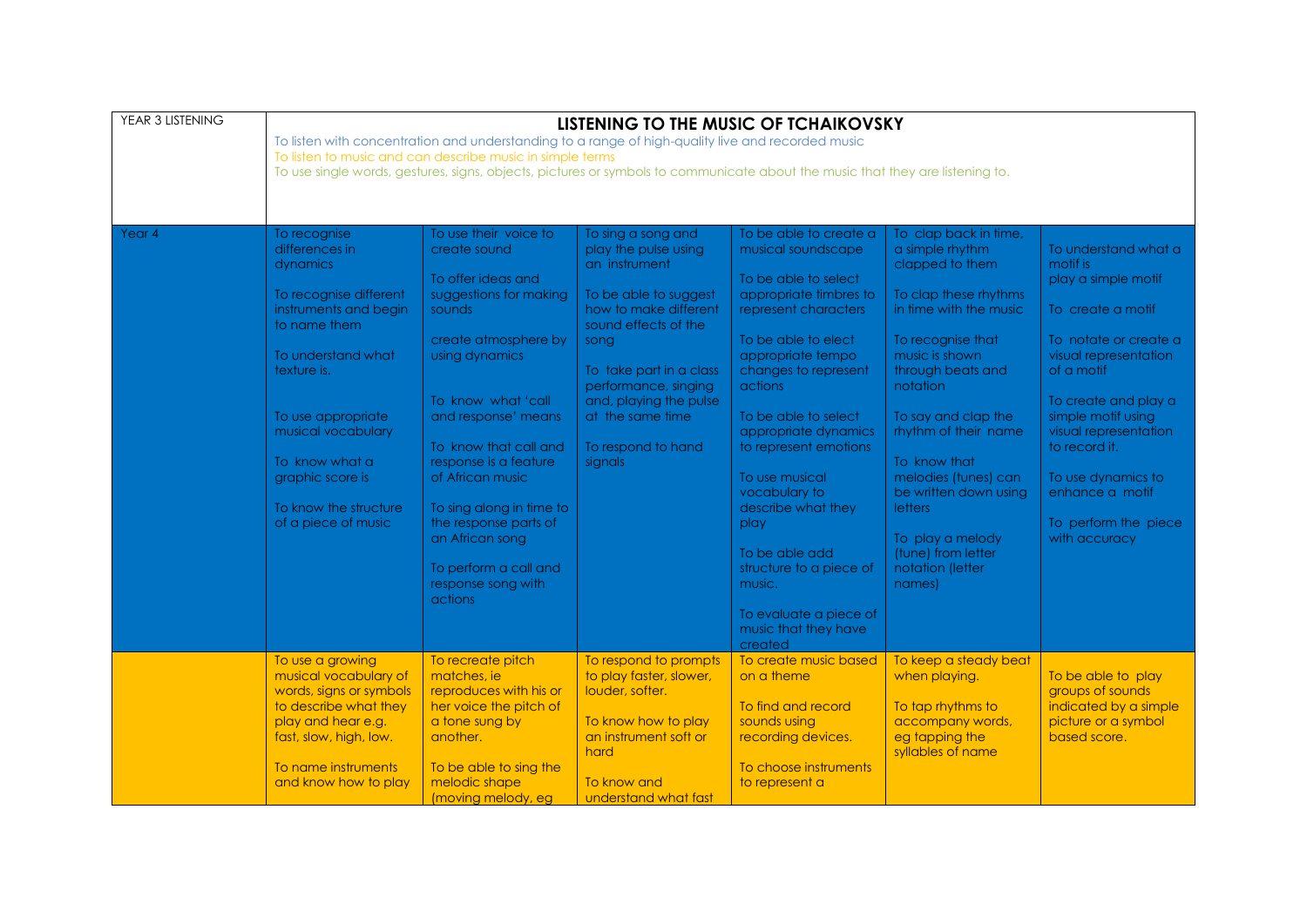|                  | $them - e.g tap/blow/$<br>scrape<br>To play instruments<br>with control.                                                                                                                                                                                                                                                                                                                                                                                                                                                                                                                                     | up and down, down &<br>up) of familiar songs.<br>To sing entire songs.<br>To sing solo.                                                                                                                                                                                                                                                            | and slow means when<br>playing<br>To know and<br>understand how to<br>play an instrument<br>loud or quiet                                                                                                                                                                                                                                                                           | character or an<br>object                                                                                                                                                                                                                                                                                                                                                                                           | To create rhythms<br>using instruments and<br>body percussion.                                                                                                                                                                                                                                                                                                 | To create own<br>patterns in music<br>making.                                                                                                                                                                                                                                                                                                                                                                      |
|------------------|--------------------------------------------------------------------------------------------------------------------------------------------------------------------------------------------------------------------------------------------------------------------------------------------------------------------------------------------------------------------------------------------------------------------------------------------------------------------------------------------------------------------------------------------------------------------------------------------------------------|----------------------------------------------------------------------------------------------------------------------------------------------------------------------------------------------------------------------------------------------------------------------------------------------------------------------------------------------------|-------------------------------------------------------------------------------------------------------------------------------------------------------------------------------------------------------------------------------------------------------------------------------------------------------------------------------------------------------------------------------------|---------------------------------------------------------------------------------------------------------------------------------------------------------------------------------------------------------------------------------------------------------------------------------------------------------------------------------------------------------------------------------------------------------------------|----------------------------------------------------------------------------------------------------------------------------------------------------------------------------------------------------------------------------------------------------------------------------------------------------------------------------------------------------------------|--------------------------------------------------------------------------------------------------------------------------------------------------------------------------------------------------------------------------------------------------------------------------------------------------------------------------------------------------------------------------------------------------------------------|
|                  | To respond to changes<br>in music such as<br>loud/quiet, (dynamics)<br>fast/slow (tempo),<br>high/low (pitch).<br>To watch others play<br>To vocalise whilst<br>listening to familiar<br>music, eg join in with<br>the music they are<br>listening to<br>To use single words,<br>gestures, signs, objects,<br>pictures or symbols to<br>communicate about<br>familiar musical<br>activities or name<br>familiar instruments.<br>To use instruments in a<br>range of ways, eg<br>tapping, rubbing,<br>sweeping, uses either<br>ends of beaters, strikes<br>instruments both<br>vertically and<br>horizontally | To turn head towards<br>sounds played by<br>others<br>To respond physically<br>to music<br>To anticipate changes<br>in familiar music e.g.<br>recognises and<br>remembers when<br>music is going to get<br>louder, quieter or stop.<br>To make utterances<br>and vocalise snippets<br>of songs.<br>To anticipate & sing<br>certain words in songs. | To be able to stop<br>when shown a symbol<br>To be able to start<br>when shown a symbol<br>To respond to "my<br>turn, your turn" games<br>To imitate the melodic<br>shape of an adult's<br>voice.<br>To join in with action<br>songs by singing some<br>words and creating<br>some or all action<br>To hold small<br>instruments in each<br>hand and bring them<br>together to tap. | To investigate new<br>instruments<br>To engage with<br>creating sounds using<br>instruments<br>To Vocalise whilst<br>playing with<br>instruments, including<br>long non-syllabic<br>sounds and syllable<br>sounds.<br>To enjoy being<br>tapped gently to the<br>pulse of music (live or<br>recorded).<br>To enjoy being moved<br>gently to the pulse of<br>music (live or<br>recorded) eg being<br>rocked, bounced. | To express musical<br>preferences; including<br>song<br>To respond<br>emotionally to music<br>to indicate what<br>songs and music he or<br>she would like to hear<br>To create sound<br>effects<br>To hold a beater in<br>each hand and tap<br>them eg taps the<br>beaters on drums.<br>chime bars<br>To play instruments<br>rhythmically and<br>repetitively. | To be aware of cause<br>and effect in familiar<br>events e.g. what<br>happens when<br>particular instruments<br>are shaken banged,<br>scraped or blown<br>To be confident in<br>participating in music<br>lessons<br>To enjoy moving to<br>music as they play or<br>listen to others.<br>To move in response<br>to rhythms heard<br>played on instruments<br>To begin to take turns<br>when playing<br>instruments |
| YEAR 4 LISTENING |                                                                                                                                                                                                                                                                                                                                                                                                                                                                                                                                                                                                              | To listen to music and can describe music in simple terms                                                                                                                                                                                                                                                                                          | LISTENING TO THE MUSIC OF MOZART<br>To listen with concentration and understanding to a range of high-quality live and recorded music<br>To Use single words, gestures, signs, objects, pictures or symbols to communicate about the music that they are listening to                                                                                                               |                                                                                                                                                                                                                                                                                                                                                                                                                     |                                                                                                                                                                                                                                                                                                                                                                |                                                                                                                                                                                                                                                                                                                                                                                                                    |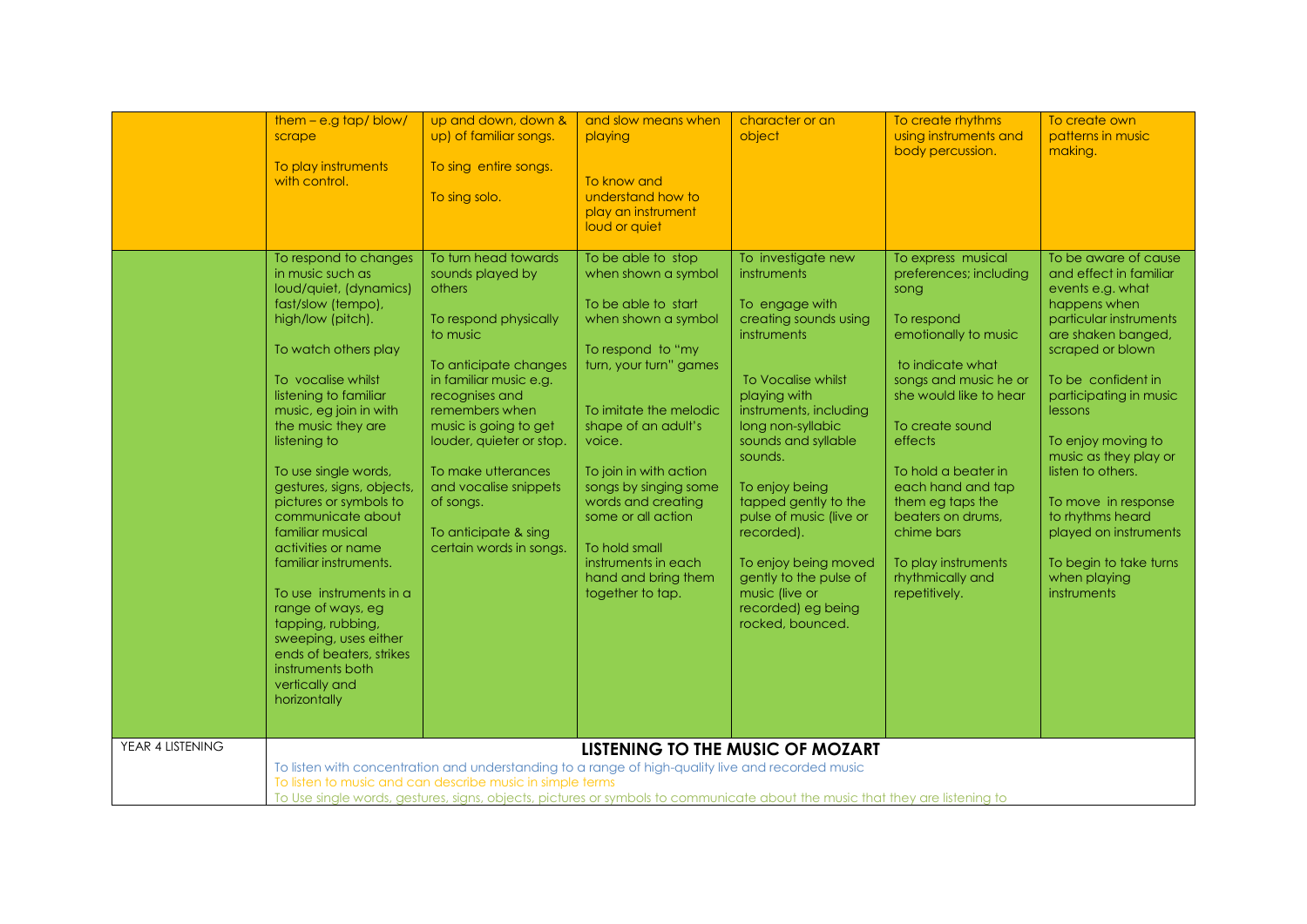| Year 5 | To be able to describe                            | To know what call                                 | To play in time with a                           | To picture a story from                       | To recognise and                             | To write short                                     |
|--------|---------------------------------------------------|---------------------------------------------------|--------------------------------------------------|-----------------------------------------------|----------------------------------------------|----------------------------------------------------|
|        | the features of Music<br>using musical            | and response is                                   | group                                            | a piece of music                              | name note rhythms.                           | sentences to create a<br>song                      |
|        | terminology, including:<br>- Crescendo (gradually | To improvise a new<br>response to the call        | To follow the tune of a<br>song                  | To be able use musical<br>vocabulary to       | To perform rhythms<br>accurately from        | To be able to write                                |
|        | getting louder) -                                 |                                                   |                                                  | describe music                                | notation                                     | lyrics which rhyme                                 |
|        | Tempo - (speed) -<br>Duration (length) -          | To perform with<br>confidence                     | To learn the lyrics of a<br>song and use actions |                                               | To play a repeated                           | To write and                                       |
|        | Dynamics (volume) -                               |                                                   | to help remember it                              | To be able to choose                          | rhythm To play a                             | pentatonic melody                                  |
|        | Timbre (sound)                                    | To play a tune                                    |                                                  | descriptive words to<br>describe a picture/   | melodic pattern from<br>simple notation with | using letter notation                              |
|        | To play a five-note or<br>'pentatonic' scale      |                                                   | To perform in time<br>and in tune with others    | place                                         | letter names                                 | To evaluate their work<br>and that of their peers. |
|        |                                                   |                                                   |                                                  | To use their voice to                         | To play on the off                           |                                                    |
|        | To play melodies using<br>the five notes of the   |                                                   | To be able to<br>remember the lyrics             | make the sound of the<br>word match           | beat                                         |                                                    |
|        | pentatonic scale                                  |                                                   | and tune of a new<br>song                        | its description                               | To recognise the on<br>beat                  |                                                    |
|        |                                                   |                                                   |                                                  |                                               |                                              |                                                    |
|        |                                                   |                                                   | To perform the song<br>with actions              |                                               | To play a syncopated<br>rhythm               |                                                    |
|        |                                                   |                                                   |                                                  |                                               |                                              |                                                    |
|        |                                                   |                                                   |                                                  |                                               |                                              |                                                    |
|        | To recognise<br>differences in                    | To use their voice to<br>create sound             | To sing a song and<br>play the pulse using       | To be able to create a<br>musical soundscape  | To clap back in time,<br>a simple rhythm     | To understand what a                               |
|        | dynamics                                          | To offer ideas and                                | an instrument                                    | To be able to select                          | clapped to them                              | motif is                                           |
|        | recognise different                               | suggestions for making                            | To be able to suggest                            | appropriate timbres to                        | To clap these rhythms                        | To play a simple motif                             |
|        | instruments and begin<br>to name them             | sounds                                            | how to make different<br>sound effects of the    | represent characters                          | in time with the music                       | To create a motif                                  |
|        | To understand what                                | To create atmosphere<br>by using dynamics         | song                                             | To be able to select<br>appropriate tempo     | To recognise that<br>music is shown          | To notate or create a                              |
|        | texture is.                                       |                                                   | To take part in a class                          | changes to represent                          | through beats and                            | visual representation                              |
|        |                                                   | To know what 'call                                | performance, singing<br>and, playing the pulse   | actions                                       | notation                                     | of a motif                                         |
|        | To use appropriate                                | and response' means                               | at the same time                                 | To be able to select                          | To say and clap the                          | To create and play a                               |
|        | musical vocabulary                                | To know that call and                             | To respond to hand                               | appropriate dynamics<br>to represent emotions | rhythm of their name                         | simple motif using<br>visual representation        |
|        | To know what a<br>graphic score is                | response is a feature<br>of African music         | signals                                          | To use musical                                | To know that<br>melodies (tunes) can         | to record it.                                      |
|        |                                                   |                                                   |                                                  | vocabulary to                                 | be written down using                        | To use dynamics to                                 |
|        | To know the structure<br>of a piece of music      | To sing along in time to<br>the response parts of |                                                  | describe what they<br>play                    | <b>letters</b>                               | enhance a motif                                    |
|        |                                                   | an African song                                   |                                                  |                                               |                                              |                                                    |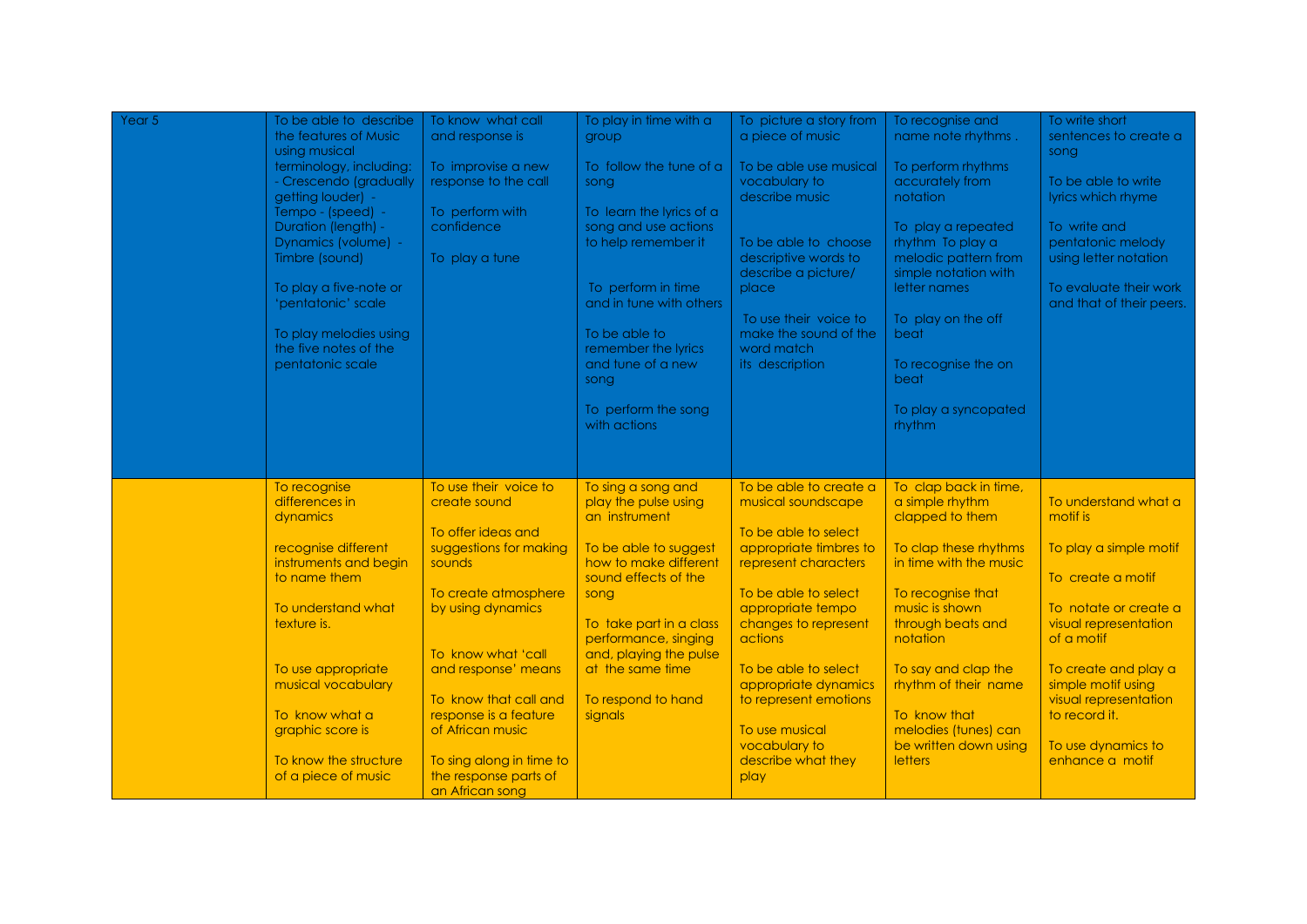|                  |                                                                                                                                                                                                                                                                                                                                                                                                                                                                                                                                                                                                              | To perform a call and<br>response song with<br>actions                                                                                                                                                                                                                                                                                             |                                                                                                                                                                                                                                                                                                                                                                                     | To be able add<br>structure to a piece of<br>music.<br>To evaluate a piece of<br>music that they have<br>created                                                                                                                                                                                                                                                                                                    | To play a melody<br>(tune) from letter<br>notation (letter<br>names)                                                                                                                                                                                                                                                                                           | To perform the piece<br>with accuracy                                                                                                                                                                                                                                                                                                                                                                                     |  |
|------------------|--------------------------------------------------------------------------------------------------------------------------------------------------------------------------------------------------------------------------------------------------------------------------------------------------------------------------------------------------------------------------------------------------------------------------------------------------------------------------------------------------------------------------------------------------------------------------------------------------------------|----------------------------------------------------------------------------------------------------------------------------------------------------------------------------------------------------------------------------------------------------------------------------------------------------------------------------------------------------|-------------------------------------------------------------------------------------------------------------------------------------------------------------------------------------------------------------------------------------------------------------------------------------------------------------------------------------------------------------------------------------|---------------------------------------------------------------------------------------------------------------------------------------------------------------------------------------------------------------------------------------------------------------------------------------------------------------------------------------------------------------------------------------------------------------------|----------------------------------------------------------------------------------------------------------------------------------------------------------------------------------------------------------------------------------------------------------------------------------------------------------------------------------------------------------------|---------------------------------------------------------------------------------------------------------------------------------------------------------------------------------------------------------------------------------------------------------------------------------------------------------------------------------------------------------------------------------------------------------------------------|--|
|                  | To respond to changes<br>in music such as<br>loud/quiet, (dynamics)<br>fast/slow (tempo),<br>high/low (pitch).<br>To watch others play<br>To vocalise whilst<br>listening to familiar<br>music, eg join in with<br>the music they are<br>listening to<br>To use single words,<br>gestures, signs, objects,<br>pictures or symbols to<br>communicate about<br>familiar musical<br>activities or name<br>familiar instruments.<br>To use instruments in a<br>range of ways, eg<br>tapping, rubbing,<br>sweeping, uses either<br>ends of beaters, strikes<br>instruments both<br>vertically and<br>horizontally | To turn head towards<br>sounds played by<br>others<br>To respond physically<br>to music<br>To anticipate changes<br>in familiar music e.g.<br>recognises and<br>remembers when<br>music is going to get<br>louder, quieter or stop.<br>To make utterances<br>and vocalise snippets<br>of songs.<br>To anticipate & sing<br>certain words in songs. | To be able to stop<br>when shown a symbol<br>To be able to start<br>when shown a symbol<br>To respond to "my<br>turn, your turn" games<br>To imitate the melodic<br>shape of an adult's<br>voice.<br>To join in with action<br>songs by singing some<br>words and creating<br>some or all action<br>To hold small<br>instruments in each<br>hand and bring them<br>together to tap. | To investigate new<br>instruments<br>To engage with<br>creating sounds using<br>instruments<br>To Vocalise whilst<br>playing with<br>instruments, including<br>long non-syllabic<br>sounds and syllable<br>sounds.<br>To enjoy being<br>tapped gently to the<br>pulse of music (live or<br>recorded).<br>To enjoy being moved<br>gently to the pulse of<br>music (live or<br>recorded) eg being<br>rocked, bounced. | To express musical<br>preferences; including<br>song<br>To respond<br>emotionally to music<br>To indicate what<br>songs and music he or<br>she would like to hear<br>To create sound<br>effects<br>To hold a beater in<br>each hand and tap<br>them eg taps the<br>beaters on drums,<br>chime bars<br>To play instruments<br>rhythmically and<br>repetitively. | To be aware of cause<br>and effect in familiar<br>events e.g. what<br>happens when<br>particular instruments<br>are shaken banged,<br>scraped or blown<br>To be confident in<br>participating in music<br><i>lessons</i><br>To enjoy moving to<br>music as they play or<br>listen to others.<br>To move in response<br>to rhythms heard<br>played on instruments<br>To begin to take turns<br>when playing<br>instruments |  |
| YEAR 5 LISTENING | LISTENING TO THE MUSIC OF BEETHOVEN<br>develop an understanding of the history of music<br>listen with concentration and understanding to a range of high-quality live and recorded music<br>Use single words, gestures, signs, objects, pictures or symbols to communicate about the music that they are listening to.                                                                                                                                                                                                                                                                                      |                                                                                                                                                                                                                                                                                                                                                    |                                                                                                                                                                                                                                                                                                                                                                                     |                                                                                                                                                                                                                                                                                                                                                                                                                     |                                                                                                                                                                                                                                                                                                                                                                |                                                                                                                                                                                                                                                                                                                                                                                                                           |  |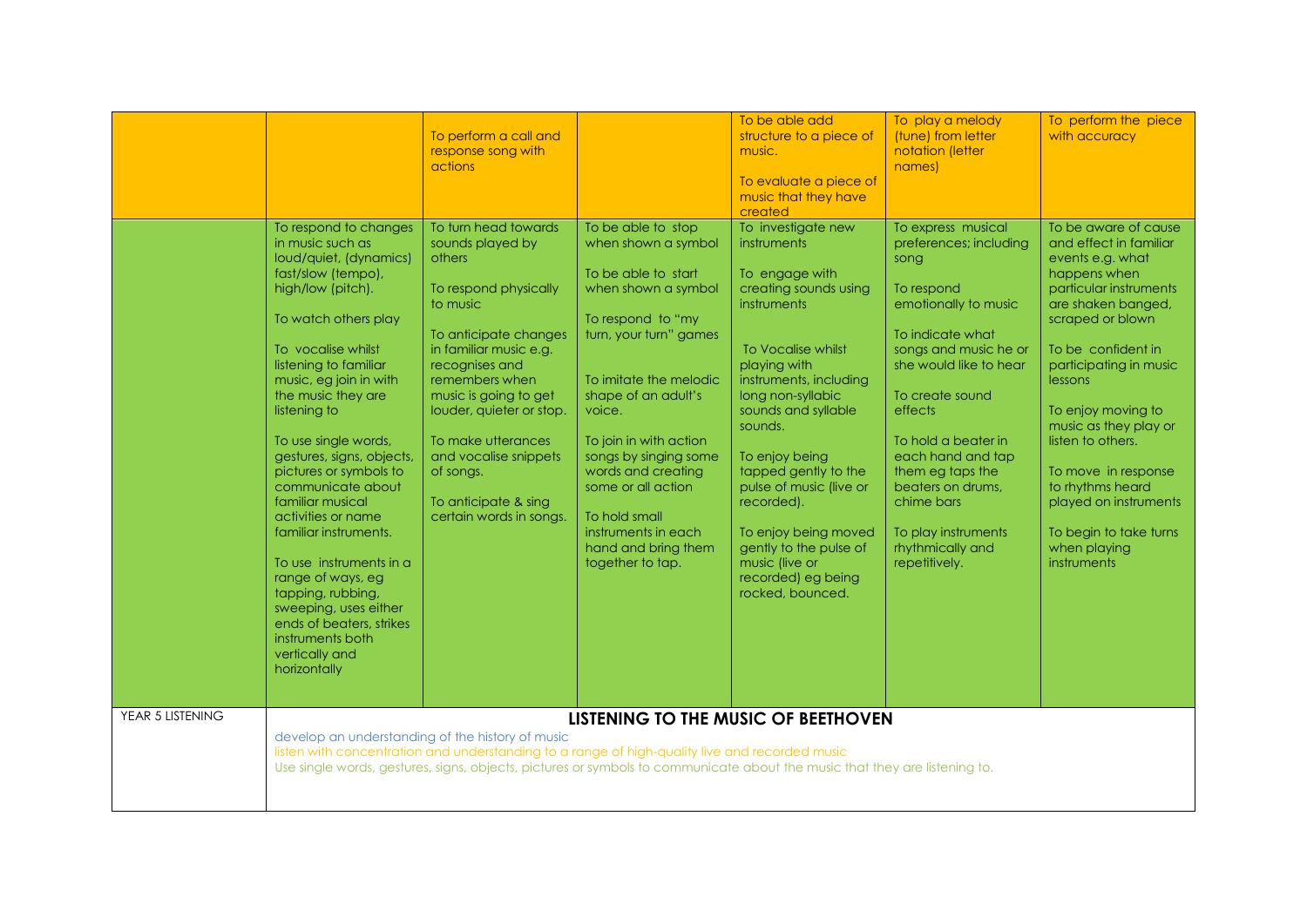| Year 6 |                                                  | To use vocal                | To play as part of a                           | To be able to choose                        | To know what body                               | Be able to explain                     |
|--------|--------------------------------------------------|-----------------------------|------------------------------------------------|---------------------------------------------|-------------------------------------------------|----------------------------------------|
|        | To know what a chord                             | expression to convey        | group                                          | descriptive words to                        | percussion is                                   | what a motif is                        |
|        | is.                                              | meaning                     |                                                | describe a picture/                         |                                                 |                                        |
|        |                                                  |                             | To keep in time                                | place                                       | Use body percussion                             | To hear and                            |
|        | To play can play the                             | To accurately sing in       |                                                |                                             | to perform a boom                               | recognise a motif in a                 |
|        | chord of C                                       | a small group               | To perform with                                | To use their voice to                       | clap click sequence                             | piece of music                         |
|        |                                                  |                             | accuracy                                       | make the sound of the                       |                                                 |                                        |
|        | To understand                                    | To sing in time             |                                                | word match                                  | To create one line of                           | To play a motif on a                   |
|        | different musical                                |                             | To know that structure                         | its description                             | my own sequence                                 | tuned instrument To                    |
|        | notation                                         | To sing in tune             | means the                                      |                                             | using a 'stamp'                                 | compose a motif                        |
|        |                                                  |                             | organisation of the<br>music into sections     | to build the structure                      |                                                 |                                        |
|        | To describe a piece of<br>music, referring to: - | To sing a melody in<br>tune |                                                | of a sound story<br>considering: - the best | To record a rhythm<br>using symbols or word     | To use graphic<br>notation to record a |
|        | tempo (speed) -                                  |                             | To know that texture                           | way to start and end -                      |                                                 | motif                                  |
|        | dynamics (volume) -                              | To I know that a            | means how many                                 | tempo (speed) -                             | To play on the off                              |                                        |
|        | texture (different                               | 'repeated melody' or        | different layers of                            | dynamics (volume) -                         | beat                                            |                                        |
|        | layers) - structure                              | a 'loop' is something       | music there                                    | texture (different                          | To recognise the on                             |                                        |
|        | (organisation of the                             | which                       | are playing at a time                          | layers) - structure                         | beat                                            |                                        |
|        | piece)                                           | keeps repeating             |                                                | (organisation of the                        | To play a syncopated                            |                                        |
|        |                                                  |                             | To play in time                                | piece)                                      | rhythm                                          |                                        |
|        |                                                  |                             | and hold their own                             |                                             |                                                 |                                        |
|        |                                                  |                             | part                                           |                                             |                                                 |                                        |
|        |                                                  |                             |                                                | To perform as part of                       |                                                 |                                        |
|        |                                                  |                             |                                                | a group and play                            |                                                 |                                        |
|        |                                                  |                             |                                                | sound effects                               |                                                 |                                        |
|        |                                                  |                             |                                                |                                             |                                                 |                                        |
|        | To recognise                                     | To use their voice to       | To sing a song and                             | To be able to create a                      | To clap back in time,                           | To understand what a                   |
|        | differences in                                   | create sound                | play the pulse using                           | musical soundscape                          | a simple rhythm                                 | motif is                               |
|        | dynamics                                         |                             | an instrument                                  |                                             | clapped to them                                 | play a simple motif                    |
|        |                                                  | To offer ideas and          |                                                | To be able to select                        |                                                 |                                        |
|        | To recognise different                           | suggestions for making      | To be able to suggest<br>how to make different | appropriate timbres to                      | To clap these rhythms<br>in time with the music | To create a motif                      |
|        | instruments and begin<br>to name them            | sounds                      | sound effects of the                           | represent characters                        |                                                 | To notate or create a                  |
|        |                                                  | To create atmosphere        | song                                           | To be able to elect                         | To recognise that                               | visual representation                  |
|        | To understand what                               | by using dynamics           |                                                | appropriate tempo                           | music is shown                                  | of a motif                             |
|        | texture is.                                      |                             | To take part in a class                        | changes to represent                        | through beats and                               |                                        |
|        |                                                  |                             | performance, singing                           | actions                                     | notation                                        | To create and play a                   |
|        |                                                  | To know what 'call          | and, playing the pulse                         |                                             |                                                 | simple motif using                     |
|        | To use appropriate                               | and response' means         | at the same time                               | To be able to select                        | To say and clap the                             | visual representation                  |
|        | musical vocabulary                               |                             |                                                | appropriate dynamics                        | rhythm of their name                            | to record it.                          |
|        |                                                  | To know that call and       | To respond to hand                             | to represent emotions                       |                                                 |                                        |
|        | To know what a                                   | response is a feature       | signals                                        |                                             | To know that                                    | To use dynamics to                     |
|        | graphic score is                                 | of African music            |                                                | To use musical                              | melodies (tunes) can                            | enhance a motif                        |
|        |                                                  |                             |                                                | vocabulary to                               | be written down using                           |                                        |
|        |                                                  |                             |                                                |                                             | letters                                         |                                        |